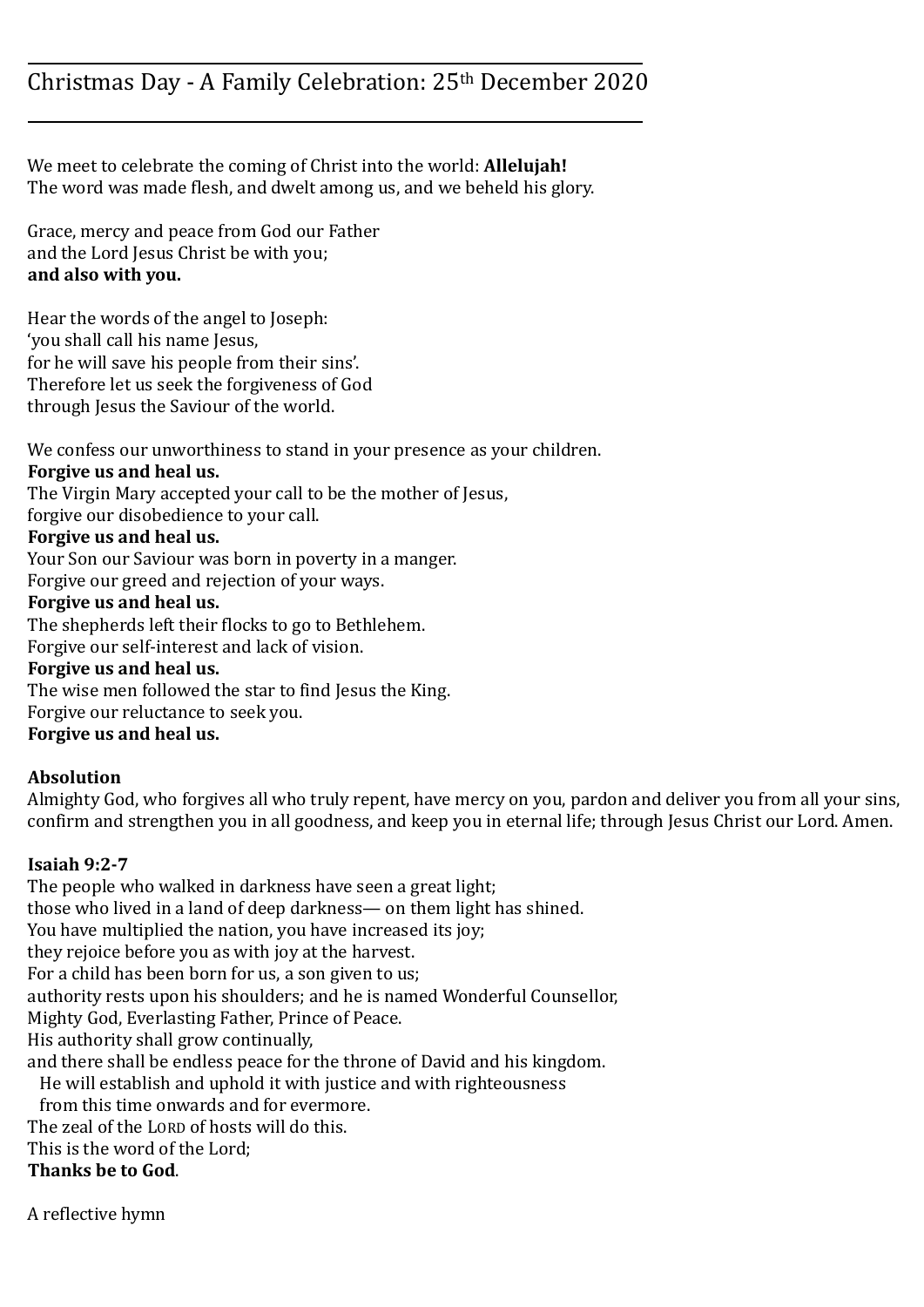### **Luke 2:1-14** [The Birth of Jesus]

In those days a decree went out from Emperor Augustus that all the world should be registered. This was the first registration and was taken while Quirinius was governor of Syria. All went to their own towns to be registered. Joseph also went from the town of Nazareth in Galilee to Judea, to the city of David called Bethlehem, because he was descended from the house and family of David. He went to be registered with Mary, to whom he was engaged and who was expecting a child. While they were there, the time came for her to deliver her child. And she gave birth to her firstborn son and wrapped him in bands of cloth, and laid him in a manger, because there was no place for them in the inn.

In that region there were shepherds living in the fields, keeping watch over their flock by night. Then an angel of the Lord stood before them, and the glory of the Lord shone around them, and they were terrified. But the angel said to them, 'Do not be afraid; for see—I am bringing you good news of great joy for all the people: to you is born this day in the city of David a Saviour, who is the Messiah, the Lord. This will be a sign for you: you will find a child wrapped in bands of cloth and lying in a manger.' And suddenly there was with the angel a multitude of the heavenly host, praising God and saying,

'Glory to God in the highest heaven,

 and on earth peace among those whom he favours!' This is the Gospel of the Lord

**Praise to you, Lord Jesus Christ**

#### **Sermon**

In the name of God; Father, Son and Holy Spirit, Amen.

That gospel reading is told simply, in story form. You could be forgiven for just seeing it as a story about the birth of a little baby. But it's much more than that - its a story of the frankly difficult-to-believe event: of the coming of the Son of God into our world. And I have to confess that I believe it.

I've tried not to – I've poked around most of the Books of the Bible to find the fatal weak points of the message that God actually came into our space and time. That he came to try to change how we live our lives. How we treat each other; how we spread God's message of love rather than hate; of care for each other rather than exploitation; of faith in God, in a society which finds it a bit irrelevant.

But try not to take this narrative as though it was written down at the time of the birth of Jesus. It isn't a breathless reporter, notebook in hand, telling the story as it unfolded. But if it isn't reportage, we have a set of big questions of the "why, what, where, when" type. Like all of the gospel stories, they are written in the light of the resurrection of Jesus, not in the light of his birth. That event – Jesus' death and resurrection – is still 33 years or so in the future. So it has to have been written after the fact. Luke wrote this gospel in about 85 AD. Luke's purpose was to present an account of the birth, death and resurrection of Jesus. And it was written for converts to this new religion: people who lived in the Roman Empire around the Mediterranean. People for whom kings and emperors were treated rather like gods. They were accustomed to incredible happenings – un-natural happenings – portents in the sky and the stars - that they interpreted differently to the way we do nowadays.

So we have a story which is designed to convince people that this event of the birth of Jesus would transform their lives for ever. Written at such a time-lag (of up to 85 years) it is not terribly surprising that some of the historical figures that are trailed in the narrative are mildly inaccurate! "When Quirinius was governor of Syria": Quirinius was a real historical figure. But he was appointed legate of Syria in 6AD. He was given the special task of restructuring Judea as a Roman province.

So surely, he came well after Jesus' birth. After all, scholars are more likely to place Jesus' birth even earlier than our standard of 0 AD, certainly not after.

"All went to their own towns to be registered": that may have happened, but there is no historical evidence for such a disruptive practice.

"She gave birth to her first-born son, and wrapped him in bands of cloth" is how our modern translation puts it (if we remember our King James version of the story, it was in "swaddling clothes". That term comes from one of the deutero-canonical books – Wisdom - "I was nursed with care in swaddling cloths".

I'm trying to point out that this whole series of readings is immersed in the world of Judaism. It is speaking to the earliest Christians, many of whom were Jewish, in language they could comprehend. And the language is both poetic and philosophical. In the reading from Isaiah we have concepts bandied about in an effort to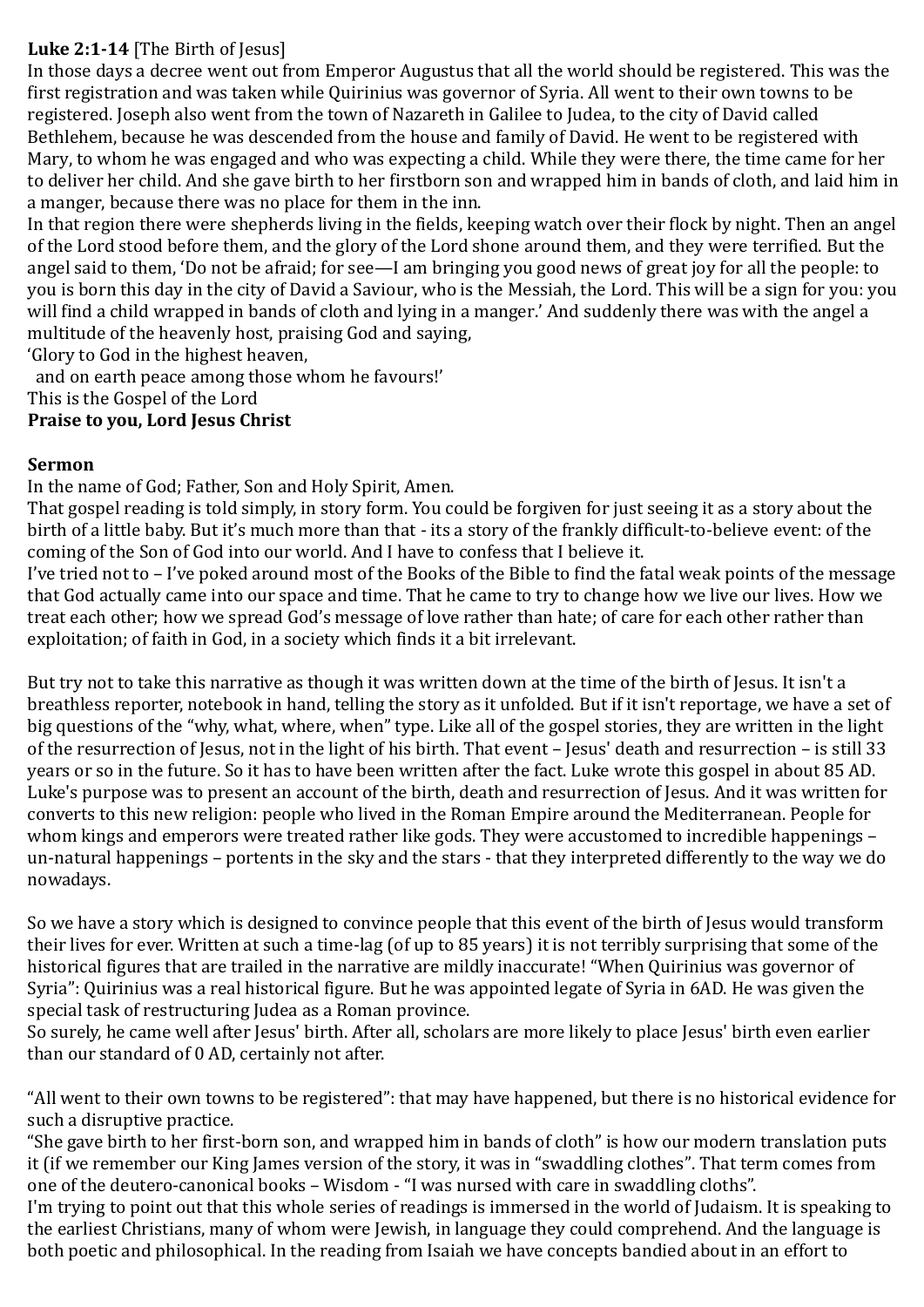convince people that a righteous king would appear; "The people who walked in darkness have seen a great light" - the imagery of replacing darkness with light. And the concept of an oppressed nation being freed from the bar across their shoulders is used to promise a sacred victory - a victory of power from a Wonderful Counsellor, a mighty God, an everlasting Father, a Prince of Peace - all the good aspects that we could ever hope for in how our lives are ordered.

It's all about that basic Israelite yearning – that human urge to hope. Hope that everything will be all right; will be better. That justice, fairness, love and happiness will prevail. Isn't that what we also want, today in this sophisticated modern country of Ireland - justice, fairness, love, happiness? It really all comes down to our yearning for good government; for good relations between us all; for fairness and equity; that - "You shall love your neighbour as yourself."

If we take that seriously – if we try even sometimes to treat our fellow human beings as God asks us to do, we come closer to living this Gospel; we come closer to the gospel reading of this holy day; we come closer to entering into this mystery of the incarnation – the coming into human form – of the Son of God. It is such a transformative message that little things in the text such as exactly when Quirinius was appointed to Syria are absolutely irrelevant. Because the point of the narrative is to convince us to open our eyes and our souls to the transformative, life-changing events that took place in Palestine 2,000-odd years ago.

Why else do you come into a Christian church on this festival day? Why? Because you take sustenance from the message that Luke wrote down so long ago.

"The grace of God has appeared, bringing salvation to all".

That's the kernel of today – the grace of God has appeared. Thank God.

So go from here and share your love with your families and friends on this superlative festival day. This day when we commemorate the birth of the Son of God. I wish you all a very happy Christmas. Love each other, as Christ loves us.

Amen.

#### **The Apostles' Creed**

I believe in God, the Father almighty, creator of heaven and earth. I believe in Jesus Christ, God's only Son, our Lord. who was conceived by the Holy Spirit, born of the Virgin Mary, suffered under Pontius Pilate, was crucified, died and was buried; he descended to the dead. On the third day he rose again; he ascended into heaven, he is seated at the right hand of the Father, and he will come again to judge the living and the dead. I believe in the Holy Spirit, the Holy Catholic Church, the communion of saints, the forgiveness of sins, the resurrection of the body, and the life everlasting. **Amen.** 

#### **The Collect of the Nativity of our Lord**

Almighty God, You have given us your only-begotten Son to take our nature upon him, and as at this time to be born of a pure virgin; Grant that we, who have been born again and made your children by adoption and grace, may daily be renewed by your Holy Spirit; through Jesus Christ our Lord. **Amen**